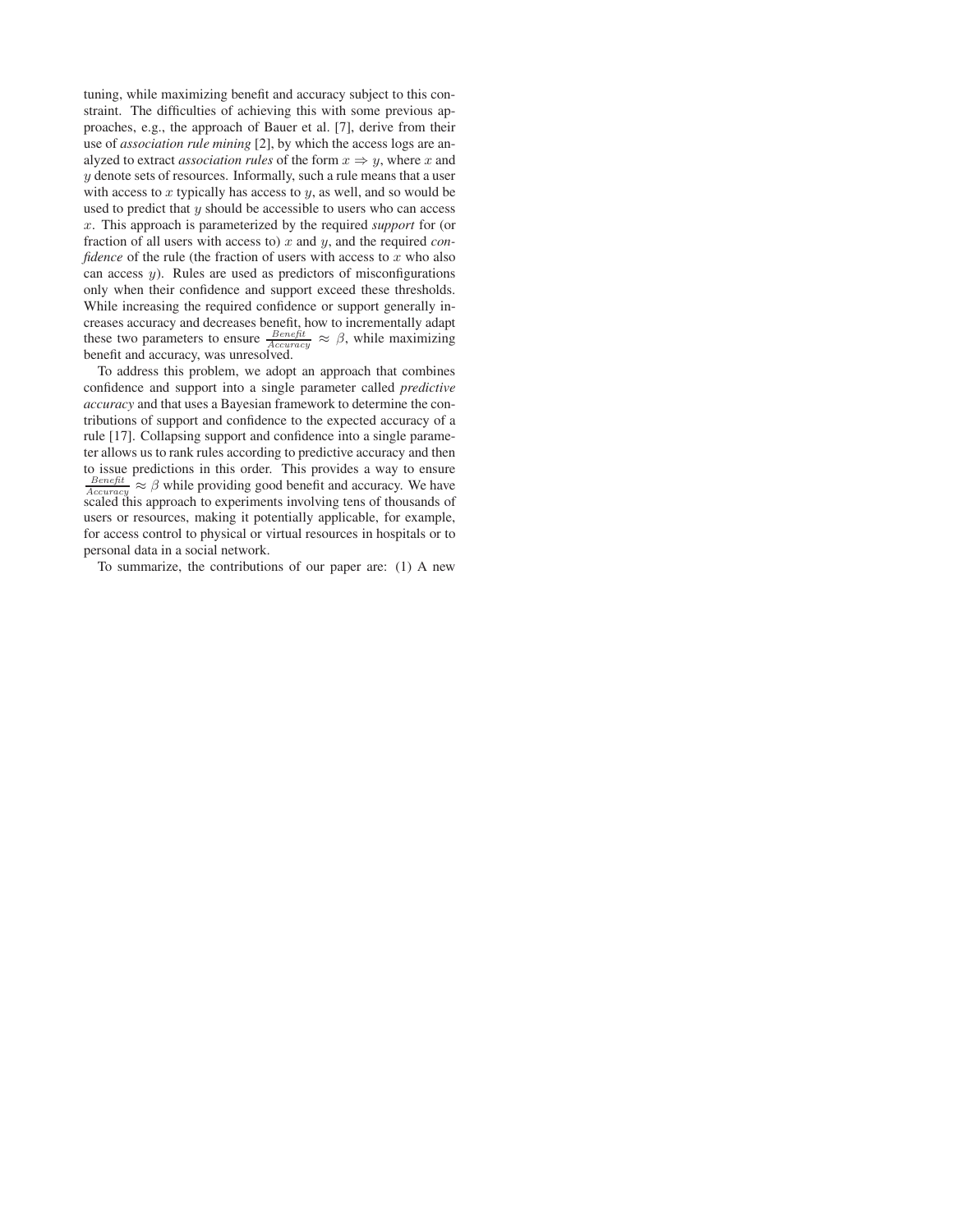tify rules  $x \Rightarrow y$  such that  $S(x \cup y) \geq min\_sup$  and  $C(x \Rightarrow y) \geq$ *min*\_*conf* , and so higher values of *min*\_*sup* and *min*\_*conf* yield higher quality rules. For example, consider the sample database shown in Figure 1, where  $O = \{1, 2, 3, 4, 5, 6, 7, 8\}$  and  $A =$  ${a, b, c, d, e, f, g, h}$ . Here,  $S({b, d})=3/8$  and  $C({d} \Rightarrow {b}) =$ 3/4, and so the rule  $\{d\} \Rightarrow \{b\}$  would be generated if  $min\_conf \leq$  $3/4$  and  $min\_sup \leq 3/8$ .

## **3.2 Predictive Accuracy**

Both *min*\_*sup* and *min*\_*conf* have an impact on the quality of the rules that are generated. Unfortunately, it is often unclear how the two parameters together should be tuned to achieve desired performance. To simplify this issue, in this paper we adopt a method for combining confidence and support into a single measure called *predictive accuracy* [17].

Informally, the predictive accuracy of a rule is the expected value for its true accuracy given the confidence  $c$  of the rule and the support s that its precondition enjoys. This value is denoted

$$
\begin{aligned} \mathsf{PA}(c, s) \\ &= \mathbb{E}(\mathsf{A}(x \Rightarrow y) \mid \mathsf{C}(x \Rightarrow y) = c, \mathsf{S}(x) = s) \\ &= \sum_{a} a \mathbb{P}(\mathsf{A}(x \Rightarrow y) = a \mid \mathsf{C}(x \Rightarrow y) = c, \mathsf{S}(x) = s) \end{aligned} \tag{1}
$$

where  $A(x \Rightarrow y)$  is the true accuracy of the rule  $x \Rightarrow y$  and the expectation is taken with respect to choice of association rule  $x \Rightarrow$ y uniformly at random from among all possible rules. Using Bayes' rule, (1) can be rewritten

$$
\mathbb{P}(C(x \Rightarrow y) = c \mid A(x \Rightarrow y) = a, S(x) = s)
$$

$$
\sum_{a} a \frac{\mathbb{P}(A(x \Rightarrow y) = a \mid S(x) = s)}{\mathbb{P}(C(x \Rightarrow y) = c \mid S(x) = s)}
$$

$$
\mathbb{P}(C(x \Rightarrow y) = c \mid A(x \Rightarrow y) = a, S(x) = s)
$$

$$
= \sum_{a} a \frac{\mathbb{P}(C(x \Rightarrow y) = c \mid S(x) = s)}{\mathbb{P}(C(x \Rightarrow y) = c \mid S(x) = s)}
$$
(2)

where

$$
\mathbb{P}\left(\mathsf{A}(x \Rightarrow y) = a \mid \mathsf{S}(x) = s\right) = \mathbb{P}\left(\mathsf{A}(x \Rightarrow y) = a\right)
$$

since the underlying accuracy of a rule  $x \Rightarrow y$  is independent of the support  $S(x)$  that its precondition x enjoys. The factor

$$
\mathbb{P}\left(\mathsf{C}(x \Rightarrow y) = c \mid \mathsf{A}(x \Rightarrow y) = a, \mathsf{S}(x) = s\right)
$$

is the probability of  $cs$  "successes" (yielding confidence  $c$ ) out of  $s$ "trials" with a per-trial "success probability" of  $a$ , and so this value can be computed using the binomial distribution. Similar reasoning enables computing

$$
\mathbb{P}\left(\mathsf{C}(x \Rightarrow y) = c \mid \mathsf{S}(x) = s\right)
$$
\n
$$
= \sum_{a} \mathbb{P}\left(\mathsf{C}(x \Rightarrow y) = c \mid \mathsf{A}(x \Rightarrow y) = a, \mathsf{S}(x) = s\right)
$$
\n
$$
\mathbb{P}\left(\mathsf{A}(x \Rightarrow y) = a\right)
$$

provided that we can compute  $\mathbb{P} (A(x \Rightarrow y) = a)$ , which is also needed for (2). Of course, since the only approximation we have for  $A(x \Rightarrow y)$  is  $C(x \Rightarrow y)$ , we take

$$
\mathbb{P}(\mathsf{A}(x \Rightarrow y) = a) \approx \mathbb{P}(\mathsf{C}(x \Rightarrow y) = a)
$$
 (3)

This yields the the following calculation of (1):

$$
\mathsf{PA}(c,s) \approx \frac{\sum_{a} aB(c s;s,a) \mathbb{P}\left(\mathsf{C}(x \Rightarrow y) = a\right)}{\sum_{a} B(c s;s,a) \mathbb{P}\left(\mathsf{C}(x \Rightarrow y) = a\right)}\tag{4}
$$

where  $B(k; N, p)$  is the probability of exactly k successes in N independent trials, each with success probability  $p$ . An implication of this formulation is that to approximate the predictive accuracy of a rule, we need to compute  $\mathbb{P}(\mathsf{C}(x \Rightarrow y) = a)$ , i.e., the probability with which a rule, drawn uniformly at random from all possible rules, has confidence a. Scheffer [17] suggested estimating this probability through sampling.

While support and confidence are used to calculate the predictive accuracy, we need not choose predictions by placing conditions on confidence and support explicitly (e.g., the thresholds *min*\_*sup* or *min*\_*conf* ). As we will discuss in §4, by ranking rules in decreasing order of their predictive accuracy, we are able to make predictions in a way that maintains  $\frac{Benefit}{Accuracy} \approx \beta$ .

# **4. MISCONFIGURATION PREDICTION FRAMEWORK**

In this section we detail our framework for evaluating misconfiguration prediction (§4.1), which we argue is more encompassing than previous approaches. We then describe our method for guiding predictions to strike a desired balance between accuracy and benefit (§4.2).

### **4.1 Model and Definitions**

Our method for finding misconfigurations uses records of actual system accesses. Let a *policy atom* be a user-resource pair  $(u, r)$ . We denote the sequence of *unique* accesses in the system as  $a_1, a_2, \ldots$  (i.e.,  $a_{\ell+1} \notin \{a_1, \ldots, a_{\ell}\}\)$  where each  $a_{\ell}$  is a policy atom. Each access  $a_{\ell}$  occurs at a distinct, integral logical time time( $a_{\ell}$ )  $\in \mathbb{N}$ . Logical times are totally ordered and are assigned so that time( $a_{\ell}$ )  $<$  time( $a_{\ell+1}$ ). The *exercised policy* at time t is  $Exercise d_t = \{a_\ell : \text{time}(a_\ell) \leq t\}.$ 

In addition to actual accesses, additional policy might be *deduced* on the basis of information conveyed in accesses (or, as we will see below, in the results of misconfiguration predictions). For example, an access  $(u, r)$  might be accompanied by a credential that demonstrates that  $u$  has access to other resources besides  $r$ . (For example, this credential might show that  $u$  is in a group that has access to other resources.) For this reason, we define  $Deduced_t$  to be the set of policy atoms that can be deduced from  $Exercised_t$ . In particular,  $Exercised_t \subseteq Deduced_t$ . We also assume that  $Deduced_t \subseteq Deduced_{t+1}$ , i.e., over time, more policy can be revealed, but previously existing policy is not invalidated. (Relaxing this assumption, e.g., to support revocation of policy, is possible and would not significantly impact our evaluation framework.) We stress that some contents of  $Deduced_t$ might not be visible to our prediction engine, due to lack of integration between the prediction engine and the access-control system; e.g., the credentials accompanying an access might not be made available to the prediction engine. Hence, we define a set  $Visible_t \subseteq Deduced_t$  that is the set of policy atoms visible to the prediction engine at time  $t$ . We do not generally require that  $Visible<sub>t</sub> = Deduced<sub>t</sub>$  (we will discuss this more below), though we do presume that  $Visible_t \subseteq Visible_{t+1}$ , i.e., that the system never "forgets" information that it used in previous predictions, and that  $Exercise\ddot{d}_t \subseteq Visible_t$ .

The job of our system is to issue *predictions* of what might be a misconfiguration, based on the accesses seen in the system so far. Like an access, each prediction is a policy atom  $(u, r)$  and is made at a logical time  $t \in \mathbb{N}$ . However, predictions need not be issued at times distinct from each other, and generally they will not be. So, predictions  $p_1, p_2, \ldots$  are only partially ordered by their logical times; specifically, time( $p_\ell$ )  $\leq$  time( $p_{\ell+1}$ ). Let *Predictions<sub>t</sub>* =  $\{p_{\ell} : \text{time}(p_{\ell}) \leq t\}$ . A prediction  $p_{\ell}$  is made by enumerating some number of association rules (with confidence less than one) in decreasing order of their predictive accuracies (see §4.2), computed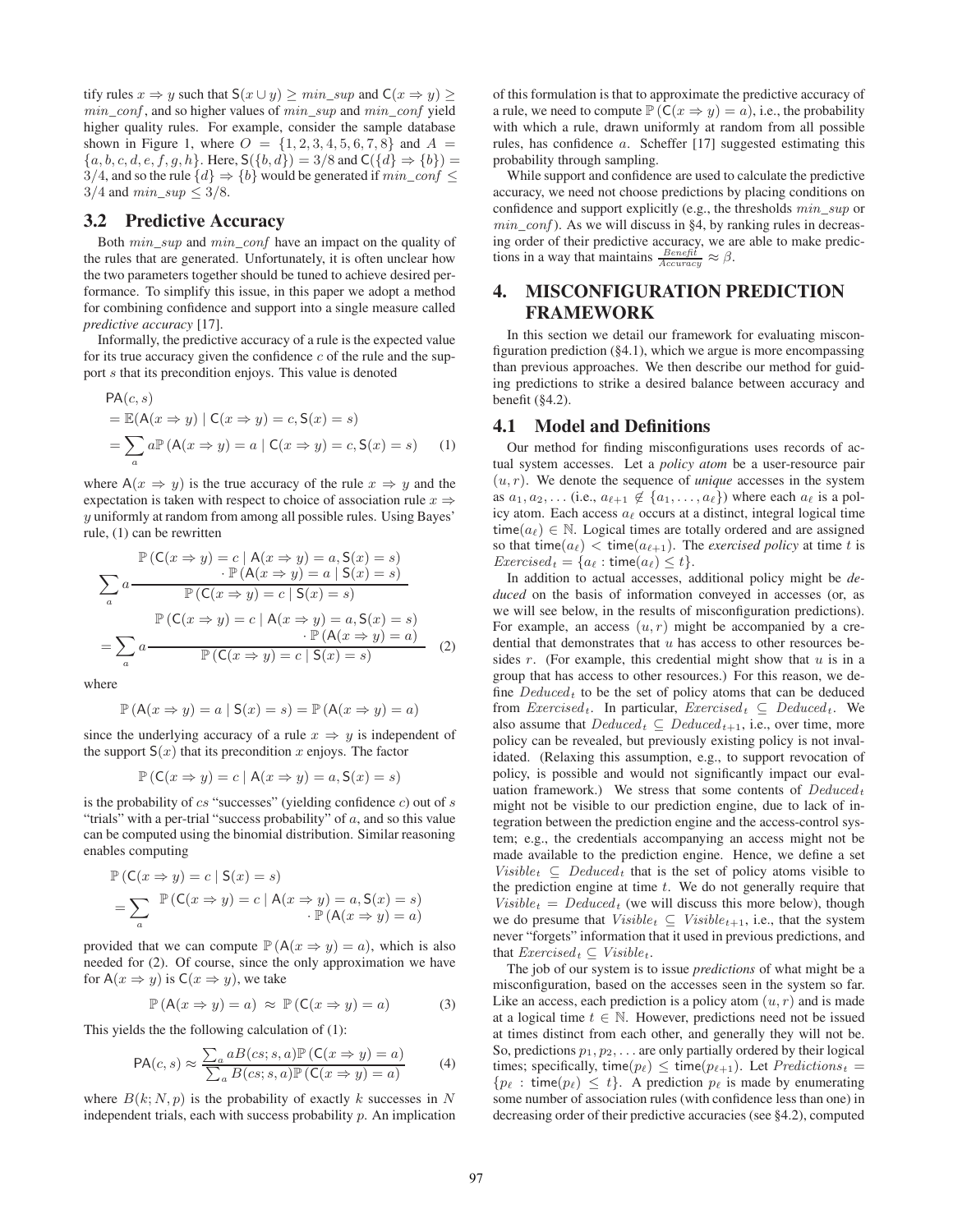|                 |               |                                   |                                                                                           | No Deduction                                                                                                                                                         | <b>Lazy Deduction</b>                                                                     |                                                                   | <b>Eager Deduction</b>                                                                                          |                                                       |
|-----------------|---------------|-----------------------------------|-------------------------------------------------------------------------------------------|----------------------------------------------------------------------------------------------------------------------------------------------------------------------|-------------------------------------------------------------------------------------------|-------------------------------------------------------------------|-----------------------------------------------------------------------------------------------------------------|-------------------------------------------------------|
|                 | $t$ Exercised | Deducible                         | New $Rule(s)$                                                                             | New Prediction(s)                                                                                                                                                    | New $Rule(s)$                                                                             | New Prediction(s)                                                 | New $Rule(s)$                                                                                                   | New Prediction(s)                                     |
|                 | 9 (u3, r6)    | (u3, r2)                          | $r6 \Rightarrow r7$<br>$r6 \Rightarrow r4$                                                | $\frac{(\text{u3}, \text{r7}), (\text{u5}, \text{r4})}{\text{r6}}$ $\begin{array}{c} \text{r6} \Rightarrow \text{r7} \\ \text{r6} \Rightarrow \text{r4} \end{array}$ |                                                                                           | ( u3, r7),  (u5, 74)                                              | $r2 \Rightarrow r4$<br>$r2 \Rightarrow r6$<br>$r6 \Rightarrow r2$<br>$r6 \Rightarrow r4$<br>$r6 \Rightarrow r7$ | (u5, r2), (u2, r6),<br>(12, r7), (12, r4)<br>(15, 14) |
| 10              |               |                                   |                                                                                           |                                                                                                                                                                      |                                                                                           |                                                                   | $r2, r6 \Rightarrow r7$                                                                                         | (u3, r7)                                              |
| 11 <sup>1</sup> | (u3, r9)      | (u5, r9)                          | $r6, r7 \Rightarrow r4$<br>$r6, r7 \Rightarrow r9$                                        | (u5, r9)                                                                                                                                                             | $r6, r7 \Rightarrow r4$<br>$r6, r7 \Rightarrow r9$                                        | (u5, r9)                                                          | $r2, r6, r7 \Rightarrow r9$                                                                                     | (u2, r9)                                              |
| 12 <sub>1</sub> | (u3, r10)     | (u5, r10)                         | $r6, r7, r9 \Rightarrow r4$<br>$r6, r7, r9 \Rightarrow r10$                               | (u5, r10)                                                                                                                                                            | $r6, r7, r9 \Rightarrow r4$<br>$r6, r7, r9 \Rightarrow r10$                               | (u5, r10)                                                         | $r2, r6, r7, r9 \Rightarrow r10$ (u2, r10)                                                                      |                                                       |
| 13 <sup>1</sup> | (u2, r6)      | (u2, r7)<br>(u2, r9)<br>(u2, r10) | $r6 \Rightarrow r7$<br>$r6 \Rightarrow r9$<br>$r6 \Rightarrow r10$<br>$r6 \Rightarrow r4$ | (u2, r7), (u2, r9),<br>(u2, r10), (u5, r2)<br>(u3, r2), (u2, r4)                                                                                                     | $r6 \Rightarrow r7$<br>$r6 \Rightarrow r9$<br>$r6 \Rightarrow r10$<br>$r6 \Rightarrow r4$ | (u2, r7), (u2, r9),<br>(u2, r10), (u3, r2),<br>(15, r2), (12, r4) |                                                                                                                 |                                                       |

**Figure 2: A portion of the access log of the real dataset (described in §5.1) and resulting predictions (with** β = 20**, see §4.2), where** users are denoted u1, u2, ...; resources are denoted r1, r2, ...; and the log is pictured beginning at  $t = 9$  with  $Exercised_8 = Visible_8$  $=\{(u1, r1), (u2, r2), (u1, r3), (u3, r4), (u4, r5), (u5, r6), (u5, r7), (u6, r8)\}.$  Underlined atoms were added to  $Helpful_t$  and canceled atoms were added to *Incorrect*<sub>t</sub>.

using  $Visible_t$  for  $t = \text{time}(p_\ell)$ ; i.e., the object set O is the users in  $Visible_t$  and the attribute set A is the resources in  $Visible_t$ . Each rule  $x \Rightarrow \{r\}$  derived in this way yields a prediction  $p_{\ell}$  of policy atom  $(u, r)$  at time  $t = \text{time}(p_\ell)$  if and only if (i)  $\forall r' \in$  $x : (u, r') \in V isible_t$ ; (ii)  $(u, r) \notin V isible_t$ ; and (iii)  $(u, r) \notin V$ *Predictions* t−1. In other words, a rule will lead to a prediction for a user  $u$  if and only if user  $u$  has accessed all the resources in the precondition  $x$  of the rule but not resource  $r$ , and if the prediction has not already been made.

In a real system, each prediction would need to be judged, presumably by a human administrator (e.g., [8, 7]). For our evaluation, we determine the correctness of each prediction relative to an *intended policy*, *Intended*, which is a set of policy atoms; intuitively, the intended policy is the ideal (though perhaps not implemented) policy in the system. We will discuss how we instantiate *Intended* in our datasets in §5.1, but for now, we simply stipulate that  $Deduced_t \subseteq Intended$  for all times t. Among the predictions that are consistent with intended policy, those that are not already deduced are *helpful*; we define these inductively as  $Helpful_0 = \emptyset$  and  $Helpful_{t+1} = Helpful_t \cup (Predictions_{t+1} \cap$  $(Intended \setminus Deduced_t))$ . The *incorrect* predictions can be defined more straightforwardly:  $Incorrect_t = Predictions_t \setminus Intended$ . We assume that our prediction system is informed of the result when it makes predictions, i.e., whether the prediction was correct, incorrect or already deducible. As such,  $Helpful_t \subseteq Visible_{t+1}$ and *Predictions*<sup>t</sup> ∩ *Deduced*<sup>t</sup> ⊆ *Visible*<sup> $t+1$ </sup>. This means that all predictions at time t are resolved prior to predictions at time  $t + 1$ , though we stress this is a modeling simplification and is not necessary in practice.

In §5, we will evaluate the performance of this approach in three types of systems.

#### *No deduction.*

In a system with "no deduction" (ND), we define  $Deduced_{t+1}$  $= Visible_{t+1} = Exercise_{t+1} \cup Helpful_t$ . This is the setting in which previous proposals for misconfiguration prediction based on accesses have been evaluated [7]. A system permitting no deduction based on previous accesses might be, e.g., one in which every access permission is demonstrated using a distinct per-resource capability. In such systems, it cannot be deduced that policy allows any accesses other than those that have already been exercised.

#### *Eager deduction.*

In an "eager deduction" (ED) system, we stipulate that  $Visible_{t+1}$  $= Deduced_{t+1}$ , but generally  $Visible_{t+1} \supseteq Exercised_{t+1} \cup Helpful_t$ . That is, we expect that it is possible to deduce more than just what has been observed or predicted, and all such deductions are "eagerly" exploited to improve predictions. An example of an ED system would be one that reasons using credentials presented in previous accesses and gathered from previous predictions (e.g., as would be possible in a proof-carrying authorization system [4]) and then imports these into the prediction engine.

#### *Lazy deduction.*

In a "lazy deduction" (LD) system,  $Visible_{t+1} = Exercise_{t+1}$ ∪ *Helpful*, ∪ (*Predictions*<sub>t</sub> ∩ *Deduced*<sub>t</sub>), but we permit *Visible*<sub>t+1</sub> ⊂  $Deduced_{t+1}$ . As such, there are deductions that are not visible to the prediction algorithm (the meaning of "lazy"), but that are still relevant in measuring its success, as defined below. Specifically, a lazy system is one in which deducible policy that has not been exercised or predicted can nevertheless be consulted to "filter" predictions before they are posed to a human. We expect most practical systems to be eager, lazy, or in between.

Figure 2 illustrates a small portion of an access log from our real dataset described in §5.1, including the access that occurred in each time step ("Exercised") and the additional policy atoms that were deducible based on information accompanying that access ("Deducible"). As shown in this figure, ND counts all of  $(u5, r9)$  at  $t = 11$ , (u5, r10) at  $t = 12$ , and (u2, r7), (u2, r9), (u2, r10), and  $(u3, r2)$  at  $t = 13$  as helpful, even though these can be deduced as already part of implemented policy at times  $t = 11, 12,$ 13, 13, 13, and 9, respectively. As such, LD does not count these as helpful. Because ED incorporates deducible facts when predicting misconfigurations, it uncovers policy more effectively, e.g., finding  $(u2, r6)$  at time  $t = 9$  before it is exercised at  $t = 13$  (and thus rectifying this potential misconfiguration before that access).

The measures of success that we produce for our system are intuitively the precision and recall of its predictions, which we call *accuracy* and *benefit*. Our definition of accuracy is natural:

$$
Accuracy_t = \frac{|Helpful_t|}{|Helpful_t \cup Incorrect_t|}
$$

Then, the accuracy  $Accuracy$  is simply  $Accuracy_t$  at the maximum value of t in the execution. Note that the denominator of  $Accuracy<sub>t</sub>$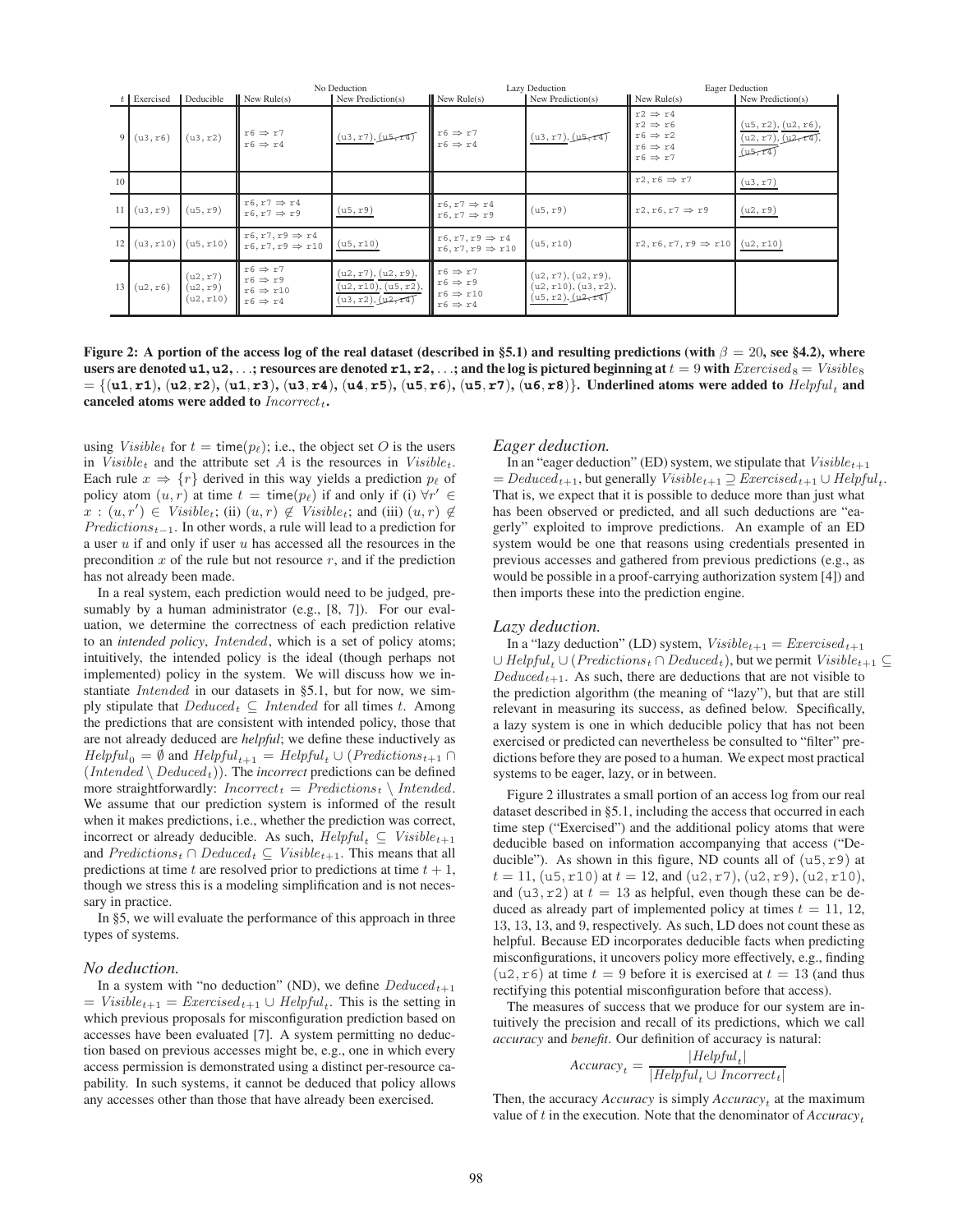is the size of  $Helpful_t \cup Incorrect_t$  and not of  $Predictions_t$ ; the difference is predictions that were already deducible by the time they were made. These predictions are not helpful, but would presumably not be passed to a human, since their truth can be deduced already (and so are not "incorrect"). Similarly, benefit is defined

$$
\textit{Benefit}_{t} = \frac{|\textit{Helpful}_{t}|}{|\textit{Intended}|}
$$

and then the benefit *Benefit* is simply *Benefit*, at the maximum value of t in the execution. When interpreting *Benefit* it is important to recognize that *Benefit* can never reach 1, since some policy atoms must be exercised before others can be predicted. Thus, it is important to interpret *Benefit* relative to the maximum value of *Benefit* that an algorithm could achieve in a given scenario. We show this in §5.

# **4.2 Algorithm for Enforcing Benefit vs. Accuracy Ratio**

There is a tension between benefit and accuracy: seeking to maximize accuracy typically involves making only those predictions that are very likely to be correct, which results in a lower benefit. On the other hand, maximizing benefit is achieved by making predictions more indiscriminately, and hence lowering accuracy. In previous approaches to misconfiguration identification, instantiating the prediction algorithm with different parameters led to results on different points of the spectrum from higher accuracy/lower benefit to lower accuracy/higher benefit. However, the relationship between different parameter sets and different points on this spectrum both was ad-hoc and varied across environments, and so the parameters needed to be tuned by trial and error, which is likely not possible in real-world applications, to achieve the desired tradeoff between benefit and accuracy.

As discussed in §1, a contribution of this paper is a method for ensuring  $\frac{Benefit}{Accuracy} \approx \beta$  across a wide range of scenarios, with no additional parameter tuning. A prediction engine can track  $Accuracy<sub>t</sub>$ over time but, because it does not know *Intended*, it cannot track *Benefit*, precisely. So, instead, our method tracks

$$
\textit{Visible-Benefit}_{t} = \frac{|Helpful_t|}{|Visible_t|}
$$

since *Visible<sub>t</sub>* is the engine's closest approximation to *Intended* and one that should approach *Intended* over time. The prediction engine can thus compute

$$
\frac{Visible\text{-}Beneft_t}{Accuracy_t} = \frac{|Helpful_t \cup Incorrect_t|}{|Visible_t|} \tag{5}
$$

and monitor for the event in which this ratio drops below the target value  $β$ . That is, in the absence of predictions,  $Visible_t$  will grow over time as new accesses are exercised (and  $t$  incremented), thus causing (5) to drop below  $\beta$ . Once that occurs, the prediction engine can issue predictions, adding each to  $Helpful_t$ , *Incorrect<sub>t</sub>* or *Visible<sub>t</sub>* once it is resolved, until (5) climbs above  $\beta$ . At this point, it suspends making further predictions until (5) falls below  $\beta$ . Since an incorrect prediction is added to  $Incorrect<sub>t</sub>$  and has no effect on *Visible<sub>t</sub>*, and since a helpful prediction is added to both  $Helpful_t$ and *Visible*t, predictions can continue indefinitely only if they are always already deducible (and so have no effect) or helpful.

Once predictions are solicited as a result of (5) falling below  $\beta$ , they are derived at the same logical time  $t$  by enumerating rules (ignoring those with confidence 1) in decreasing order of their predictive accuracies based on visible policy Visible<sub>t</sub>, until enough of these predictions are resolved to suspend predictions and allow logical time  $t + 1$  to begin. The only exception is if rule generation exhausts all rules with nonzero predictive accuracy, in which case time  $t + 1$  is begun anyway—in particular, with  $Visible_{t+1}$ incorporating the resolutions to predictions at time  $t$  before doing so—and predictions continue until (5) again exceeds  $\beta$  or no new predictions are generated.

# **5. RESULTS**

In this section we empirically evaluate our approach to applying misconfiguration prediction algorithms to real systems. The goals of our evaluation are twofold.

First, we seek to show that prior evaluations tended to overestimate the benefit of misconfiguration prediction in real systems. These prior evaluations considered only "no deduction" (ND) systems, which we believe are less likely to occur in practice than "lazy deduction" (LD) and "eager deduction" (ED) systems (as described in §4.1). In §5.2 we show that using an ND methodology to evaluate an LD system tends to significantly overestimate the benefit that is achieved by misconfiguration prediction. In §5.3, we examine the addition of *annotations*—extra group or role information that accompanies accesses—into the prediction engine to recover some of the benefit, but we find this offers only incremental improvement. However, we show in §5.4 that by moving to an ED configuration, where the prediction engine can leverage all information deducible from past accesses, benefit can be more substantially increased (though still not to the levels promised by an ND evaluation).

Second, we evaluate our method for guiding predictions to strike a desired balance between accuracy and benefit (§4.2), which we call Ratio. We show that Ratio performs competitively, in terms of the benefit and accuracy that it achieves, with traditional associationrule-mining algorithms that require hand-tuning of *min*\_*conf* and *min*\_*sup* settings in order to achieve good performance. We perform this comparison on ND, LD, and ED systems (§5.2–5.4), and in each case we compare against the "best" settings of *min*\_*conf* and *min*\_*sup* (which vary and must be determined independently for each system). We also show that Ratio succeeds in ensuring the desired tradeoff between benefit and accuracy (§5.6), whereas the results of tuning *min*\_*conf* and *min*\_*sup* are often unintuitive and can only be determined empirically.

#### **5.1 Datasets**

To evaluate the misconfiguration prediction technique of §4.2 in the ND, LD and ED models, we require datasets for which we can construct *exercised policy*, *deduced policy*, and *intended policy*, as described in §4.1. None of these can be derived from implemented policies as represented in, e.g., file access-control lists or firewall rules, since implemented policies do not reveal which parts are exercised or, thus, what deductions those accesses permit. Moreover, implemented policies might not accurately reflect intended policy; indeed, our thesis is that by observing exercised policy, we can predict misconfigurations in implemented policy to bring it closer to intended. Fortunately, we have gained access to a dataset of exercised, deduced, and intended policies for a deployed system, and we augment this with numerous synthetic datasets. We detail both types of datasets below.

#### *Real dataset.*

The dataset generated by a real system is a variant of the dataset used in a previous work on misconfiguration detection [7]. The system from which the data was drawn is a discretionary accesscontrol system deployed in an office environment for controlling access to physical space. The system allows users to specify access policy both via roles and by directly delegating to individuals. The dataset encompasses a sequence of 26,383 accesses observed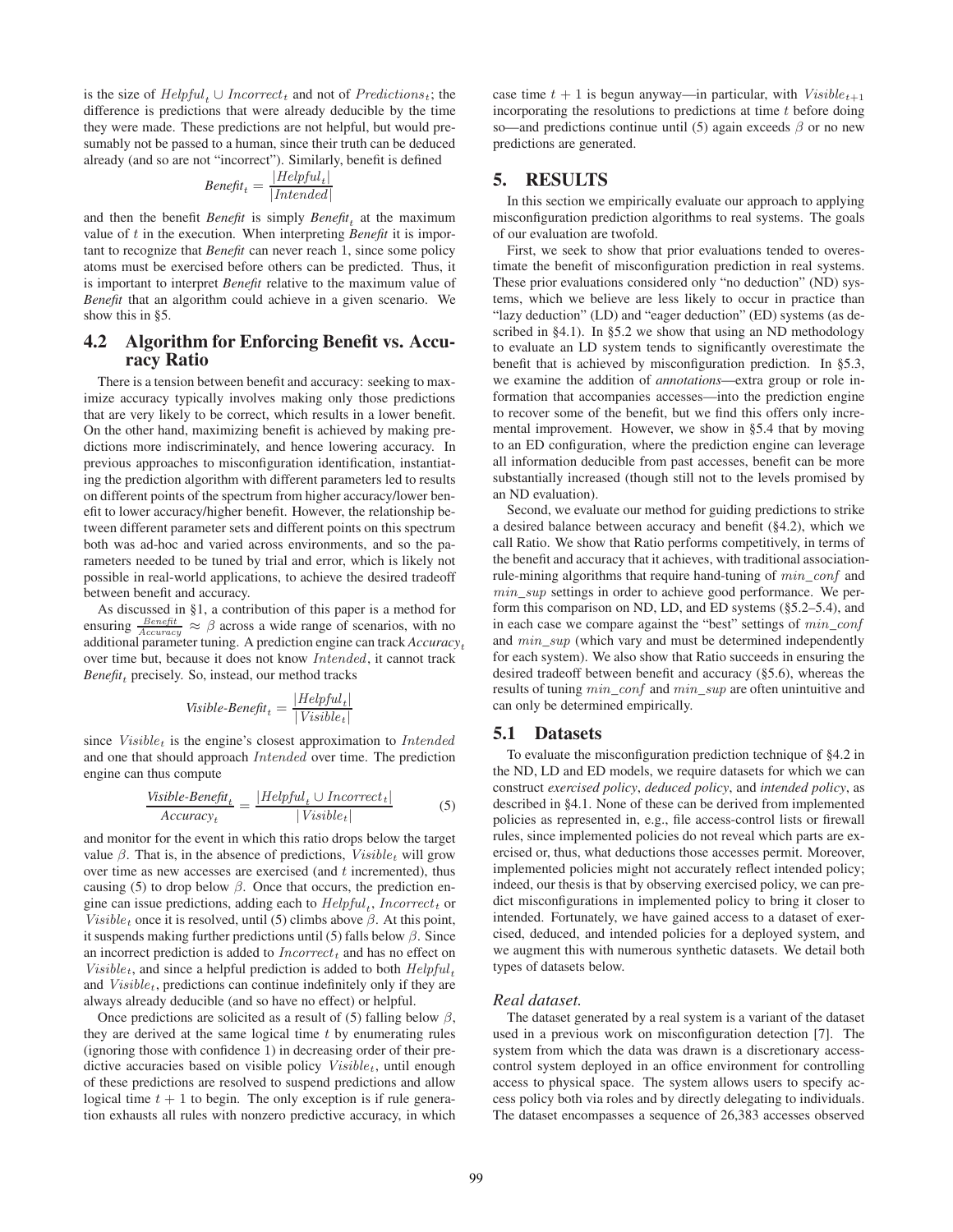over 1,113 days, during which the system was used by 38 users and protected 35 resources. The *exercised policy* against which we test is the subsequence of this access log constructed by removing all duplicate accesses (i.e., for any principal and resource, only the first access by that principal to that resource is kept), and in this case comprises 247 unique accesses. Each access in the dataset is annotated with the policy information (e.g., role assignments or delegations) that made that access possible. We use these annotations to construct  $Deduced_t$ , i.e., the set of accesses we know to be possible at time  $t$ , for all times  $t$  covered by exercised policy. More specifically,  $Deduced_t$  is produced via an algorithm that accumulates annotations into a knowledge base, and then attempts to infer all consequences of the facts present in this knowledge base (i.e., all accesses enabled by the knowledge base). Each annotation (or policy fragment) in this dataset was represented as a formula in an authorization logic, and the inference method was forward chaining; however, many other representations of policy would work equally well. Finally, the corresponding *intended policy* was constructed by surveying the users of the system to learn what policy they had created or were willing to create that had not been observed during system operation (e.g., because it was not required for any of the accesses observed). For the rest of the paper we will refer to this dataset as the *real* dataset.

#### *Synthetic datasets.*

A practical algorithm for misconfiguration detection should perform well on a variety of datasets. The single real dataset that we obtained is unlikely to be representative of datasets that would be generated in other real settings. Beyond differences in scale and density, policies in different datasets could be organized very differently. More specifically, the real dataset we used describes an environment where a large fraction of the allowed accesses are to resources to which everyone has access, which we expected could overstate the benefit of our approach.

To evaluate our system more thoroughly than is possible with just this one dataset, we created a range of *synthetic* datasets. Our goal was for our synthetic datasets to contain a mix of role- or group-based policy and direct person-to-person delegations, on the grounds that the former would be similar to real organizational access-control policies and the latter would inhibit prediction but typically occurs in practical systems. We also wanted the datasets to span a wider range in terms of the number of groups or roles, their sizes, and the depth of group or role hierarchies. As with the real dataset, we wanted each synthetic dataset to have exercised, deduced, and intended policy components.

Roughly speaking, the intended policy of each dataset was created via the following algorithm. First, we create a set of users and a set of resources, and allow some of those users direct access to some resources. With some prespecified probability, we then allow each user who has access to a resource to create a role, and probabilistically assign to that role some resources and some users. We iteratively repeat this process on all users who received access to a resource in the previous round of policy creation. At each iteration, we probabilistically decide whether to continue to the next iteration or discontinue role creation. Role creation terminates either by such a probabilistic choice, or because a target policy density has been reached. After creating role-based policy in this manner, we optionally augment it with direct delegations to achieve the desired mix of role-based and directly delegated policy. The direct delegations are created straightforwardly: we pick a target user and a resource to which she does not have access, and cause a user who does have access to that resource to delegate this access to the target. The algorithm is parameterized by probabilities that guide every step of the policy-creation process (whether to create another role, whether to add another user to a role, whether to iterate on role creation), but even repeatedly running the algorithm with the same set of parameters causes it to generate a wide range of policies. The algorithm guards against creating degenerate policies or overly permissive ones; the synthetically generated datasets that we employ here had densities ranging between 30% and 45%, and averaging 35%, where density is the percent of possible policy atoms contained in intended policy.

Once intended policy has been created in this manner, we use it to randomly generate the sequence of accesses that comprises the exercised policy. The exercised policy is complete with respect to the intended policy; i.e., at the maximum t,  $Exercise d_t =$ *Intended*. As with the real data, each access is annotated with the policy (e.g., group or role information) that enabled it. Once exercised policy is generated, we use it to compute  $Deduced_t$ , for every t within scope of the exercised policy, using the same process as for the real dataset.

In §5.2–5.4, we present results using the real dataset described above, deferring treatment of the synthetic datasets until §5.5. We do so both to simplify §5.2–5.4 and because unlike the real dataset, the synthetic datasets permit us to additionally measure the impact of varying amounts of *chaff* on misconfiguration prediction. Here, chaff refers to direct delegations that do not conform to the structure (groups and roles) used in the generation of the remainder of the policy; i.e.,  $5\%$  chaff implies that  $5\%$  of the possible accesses is enabled by direct delegations, and the remainder is enabled by group- or role-based policy. Unless otherwise specified, results for our synthetic datasets were based on 5% chaff. Also unless otherwise stated, we use synthetic datasets with 50 users and 50 resources, with 50 users and 70 resources, and with 70 users and 50 resources. For each of these three sets of parameters describing the number of users and resources, we generated 10 data sets; the results we show in §5.5 are averages over the 30 datasets, 10 of each parameter set. Though we obtained similar results for much larger synthetic datasets, here we focus on these smaller datasets, which made it easier to evaluate the relative performance of different facets of our approach, across many parameter sets and many datasets per parameter.

# **5.2 No Deduction Versus Lazy Deduction**

We first examine the benefit and accuracy of our system using the ND model, which is the model in which previous work was evaluated [7]. Figure 3(a) shows plots of benefit (*Benefit*) and accuracy (*Accuracy*) achieved in an ND evaluation for the real dataset. In the Ratio curves, each point corresponds to a different value of  $\beta$ . Each other curve plots the benefit and accuracy of a traditional rulemining algorithm with *min*\_*sup* indicated in the legend and with *min*\_*conf* varied; each point corresponds to a different setting of *min*\_*conf* . 1

An immediate observation from this figure is the impressive benefit and accuracy of misconfiguration identification in the ND model. As we have contended previously, however, the ND model, by setting  $Deduced_{t+1}$  to be simply  $Exercised_{t+1} \cup Helpful_t$ , precludes any deductions being made from the evidence of access-control policy that might have accompanied policy atoms. This is why so many predictions in Figure 2 (e.g.,  $(u3, r2)$ ) at  $t = 13$ ) are counted as helpful in the ND model even though they were already deducible (for  $(u3, r2)$ , at time  $t = 9$ ).

Perhaps the easiest way to take this additional information into

<sup>&</sup>lt;sup>1</sup>We used  $\beta \in \{.05, .15, .25, .4, .55, .7, .9, 1.2, 1.6, 2.2, 20\}$  and  $min\_conf \in \{.01, .1, .2, .3, .4, .5, .6, .7, .8, .9, .95\}.$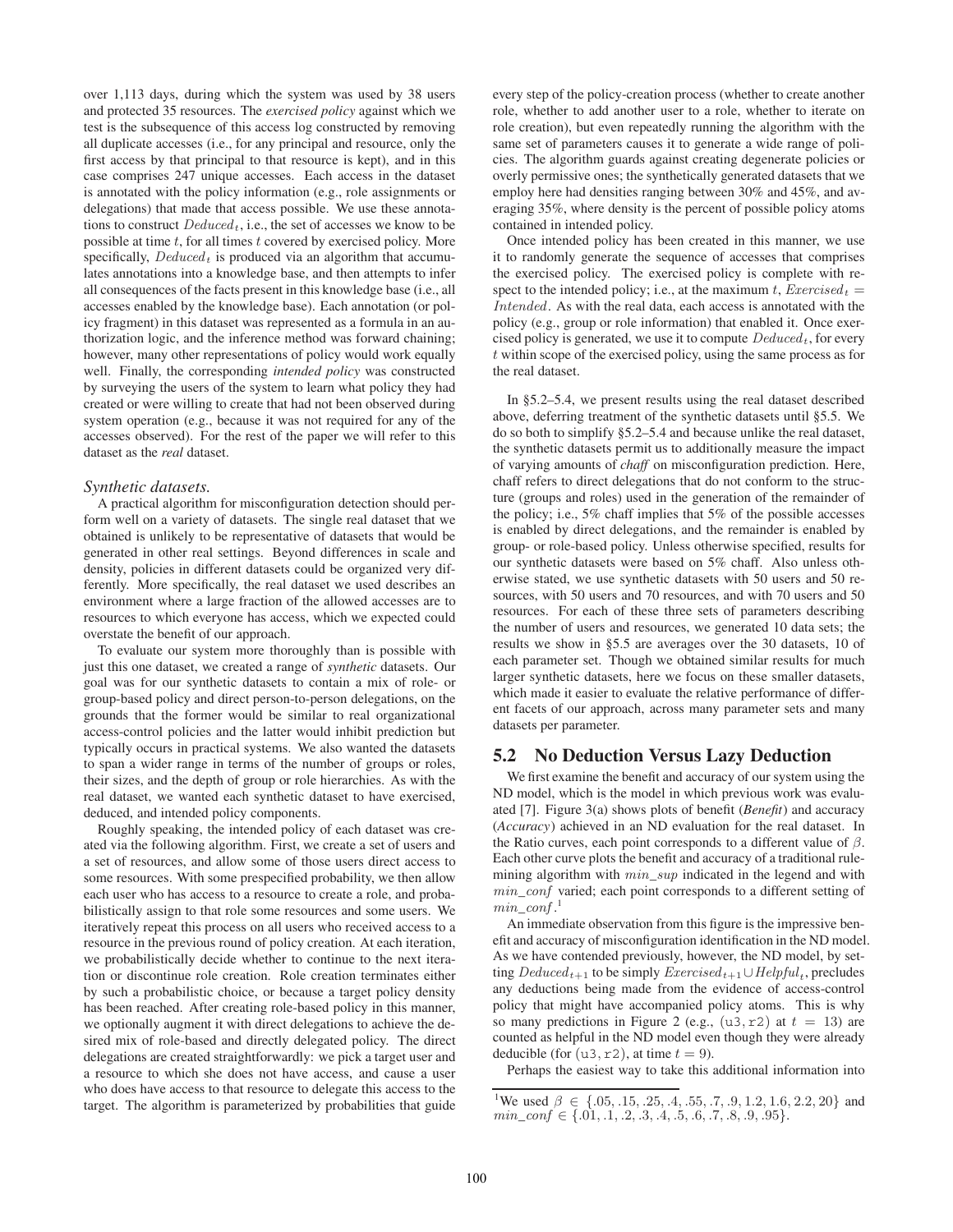

(a) No Deduction vs. Lazy Deduction





**Figure 3: Achieved benefit and accuracy on real dataset in ND, LD, and ED configurations**

account is to use it to "filter out" predictions that can be proved to be correct before they reach a human administrator—the LD model. In doing so, the curves marked LD in Figure 3(a) result. A notable lesson from these new curves is that the ND model substantially overestimates the effectiveness of misconfiguration prediction when deduction is possible.

More specifically, on the real dataset the highest benefit provided by any prediction algorithm evaluated in the ND case is 86.8%; the more realistic view represented by LD reveals the maximal benefit to be a much lower 59.6%. This maximal attained benefit of 59.6% indicates that many of the predictions credited as correct in the ND case were, in fact, already deducible by the time they were made, and hence were not indicative of misconfigurations. In fact, we can say for certain that this benefit of 59.6% is the maximum that could be achieved by any prediction algorithm operating in an LD case, because this is the highest value reached by a tuning of the naive algorithm that is so biased towards attaining high benefit that it makes every prediction for which there is *any* statistical evidence. This highest attainable benefit can be increased somewhat by allowing the prediction algorithm access to more information, as we will show in §5.3–§5.4.

Also evident in Figure 3(a) is that ND can overstate accuracy, again because the highest-ranked association rules tend to be already deduced. In this case, the comparison with LD reveals that many of the predictions that contribute to ND's high accuracy are redundant with what can be deduced and that the non-redundant predictions, which are the only ones made by LD, are much less accurate. For example, using the Ratio method on the real data with  $\beta = .7$ , accuracy falls from 79.1% in ND to 46.1% in LD (and benefit declines from 39.5% to 25.8%). We will show in §5.3– §5.4 that much of this accuracy can also be recovered by giving the prediction algorithm access to more information.

Another take-away message from Figure 3(a) is that Ratio is competitive with the various tunings of traditional rule-mining based on *min*\_*sup* and *min*\_*conf* , typically trailing the best such curve by at most a few percentage points in each of benefit and accuracy. One exception is that the distance between the best *min*\_*sup* LD curve and "Ratio LD" curve grows when the parameters (*min*\_*conf* or  $\beta$ , respectively) are configured to strongly emphasize accuracy over benefit. However, these highest-accuracy configurations yield very few predictions, and so this gap in accuracy reflects only a small number of incorrect predictions by Ratio.

Figure 3(a) also shows the dramatic differences that can result from different values of *min*\_*sup* as *min*\_*conf* is varied. (For example,  $min\_sup = .2$  attains a maximum benefit far below that of *min*\_*sup* = .01.) This motivates the move to our Ratio method to achieve a desired balance of *Benefit Accuracy* . The extent to which the Ratio method accomplishes this is evaluated in §5.6.

### **5.3 Utilizing Annotations**

A middle ground between an LD system and fully incorporating all deductions into the prediction engine (an ED system, evaluated in §5.4) is importing *annotations* into the prediction engine (i.e., into  $Visible<sub>t</sub>$ ) in the form of name of groups or roles to which a user has been demonstrated to belong in the course of gaining access to resources. For example, in our datasets we can extract group memberships from some of the credentials that accompany accesses.

We model annotations in our framework by adding new "resources" denoting groups and roles into the resource set. When a new credential stating a user's membership in the group or role is observed, this is realized as a new policy atom—a new element of exercised policy. During rule generation, these "resources" can appear only in x for a rule  $x \Rightarrow y$ . This permits rules like "Membership" in Students ∧ access to Student Lounge ⇒ access to Computer Lab". (We do not further reason about what other resources those group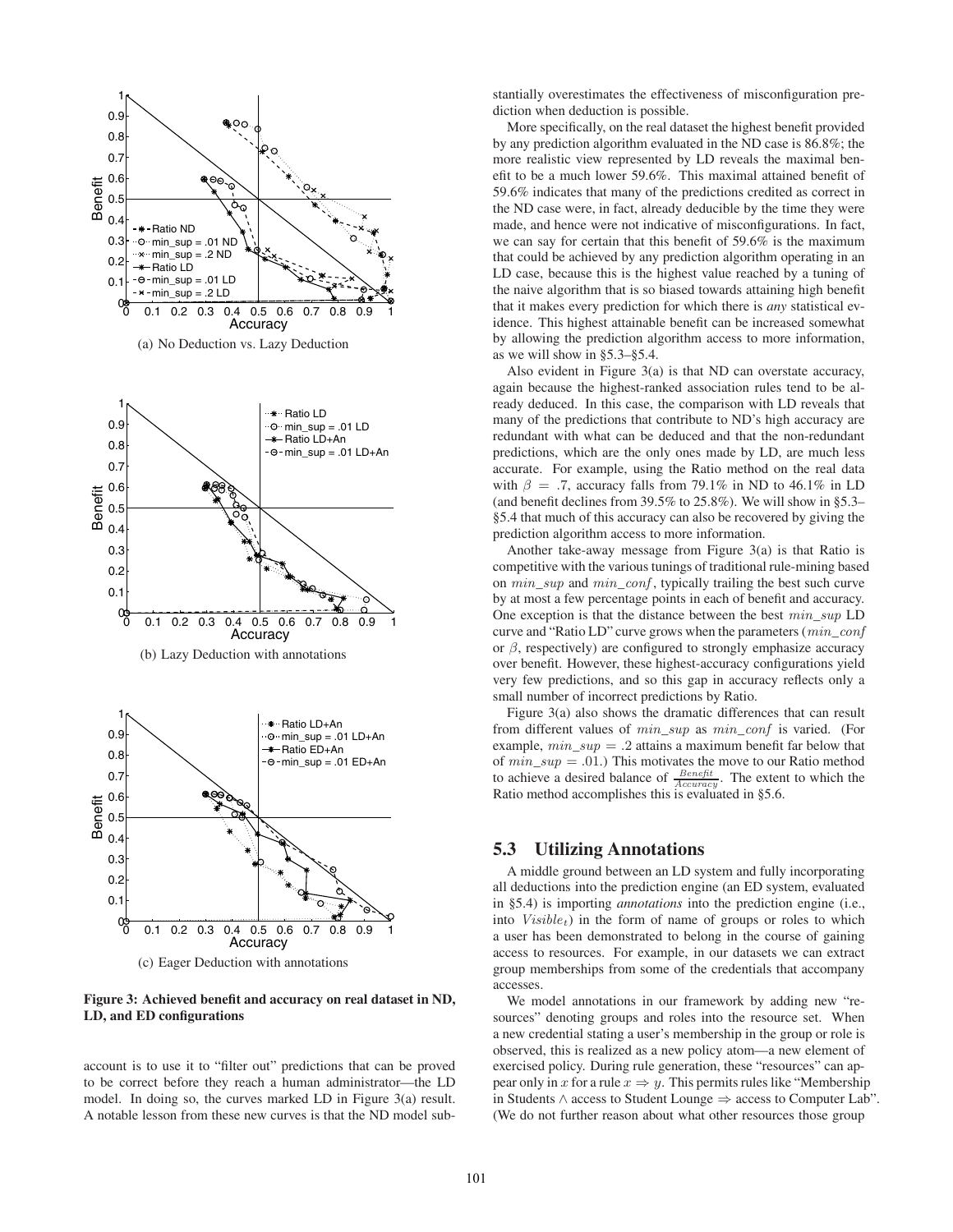memberships might permit users to access, which is the additional power of deduction that ED systems use.)

The intuition behind including annotations is that it increases the potentially predictable misconfigurations. For example, while two users  $u, u'$  may have no actual resources that they have both accessed, knowing that they are both in a particular group (i.e., have "accessed" the corresponding group "resource") can be leveraged to infer a misconfiguration. As such, a system employing annotations has a higher potential for uncovering misconfigurations than those that do not.

Figure 3(b) shows the gains that result from incorporating annotations in our framework. Each graph shows Ratio in an LD analysis, both with and without annotations, as well as traditional rule mining with *min*\_*sup* = .01 in comparable evaluations. (Other values of *min*\_*sup* were comparable or worse.) The gains offered by the inclusion of annotations are noticeable but modest, for both Ratio and traditional rule mining. For example, when making predictions on the real dataset using Ratio with  $\beta = .7$ , accuracy improved from approximately 46.1% to 48.7%, and benefit from 25.7% to 27.6%.

### **5.4 Eager Deduction**

The previous section showed modest gains through introducing annotations that could be directly extracted from access credentials and added to exercised policy. Next, we examine the power of incorporating all deducible policy atoms into  $Visible<sub>t</sub>$  as soon as those atoms can be deduced, i.e., an ED system. The additional information this offers to the prediction engine results in substantially improved benefit and accuracy over that offered by LD and annotations alone, as shown in Figure 3(c). This benefit derives, we believe, simply from the engine using more complete information. For example, in Figure 2, ED's prediction of  $(u2, r6)$  at  $t = 9$ , before it is exercised at  $t = 13$ , follows from the rule  $r2 \Rightarrow r6$ , which is generated from the combination of the deducible atom  $(u3, r2)$  and the exercised atom  $(u3, r6)$ . Because LD predicts  $(u3, r2)$  at  $t = 13$ , only after  $(u2, r6)$  is exercised, it fails to predict  $(u2, r6)$  in a helpful fashion. Due to such cases, using Ratio with  $\beta = .7$ , LD with annotations achieved a benefit of 27.6% and accuracy of 48.7%, while under ED with annotations this improved to 37.3% benefit and 59.5% accuracy. This represents a 35% increase in benefit and a 22% increase in accuracy. Note that the maximum benefit achievable on the real dataset by any algorithm in an ED configuration with annotations is 61.2%, and so at  $\beta = .7$ over 60% of the possibly identifiable misconfigurations were, in fact, correctly identified.

Two additional points are worth noting in Figure 3(c). First, Ratio again remains competitive with traditional rule mining (for which  $min\_sup = 0.01$  is again the best of the  $min\_sup$  values we tried). As discussed in §5.2, the points at configurations emphasizing higher accuracy represent very few predictions, and so while the gaps in accuracy at such configurations are large and favor traditional rule mining, they represent few actual predictions.

Second, in comparing Figures 3(c) and 3(a), we see that an ED system, despite its improvements over LD, does not fully regain the benefit and accuracy promised by the original ND analysis. For example, the  $\beta = .7$  parameter mentioned previously exhibits a decrease in accuracy from 79% to 59% and a decrease in benefit from 39% to 37%. We nevertheless believe that the results in Figure 3(c) are compelling evidence of the utility of misconfiguration prediction in systems where misconfigurations need to be avoided.

### **5.5 Results on Synthetic Datasets**

Figures 4(a)–4(c) show plots analogous to those of Figures 3(a)–



**Figure 4: Achieved benefit and accuracy on synthetic datasets (averaged over 30 datasets) in ND, LD, and ED configurations**

3(c). The primary difference between the methodologies for producing these figures is that each point in Figures  $4(a) - 4(c)$  is an average over all synthetic datasets described in §5.1. Recall that Figures 3(a)–3(c) are the results for a single dataset.

To avoid redundant discussion, we will not recount each experiment or the commonalities of results with those of §5.2–§5.4, except to note that these graphs support the conclusions drawn out in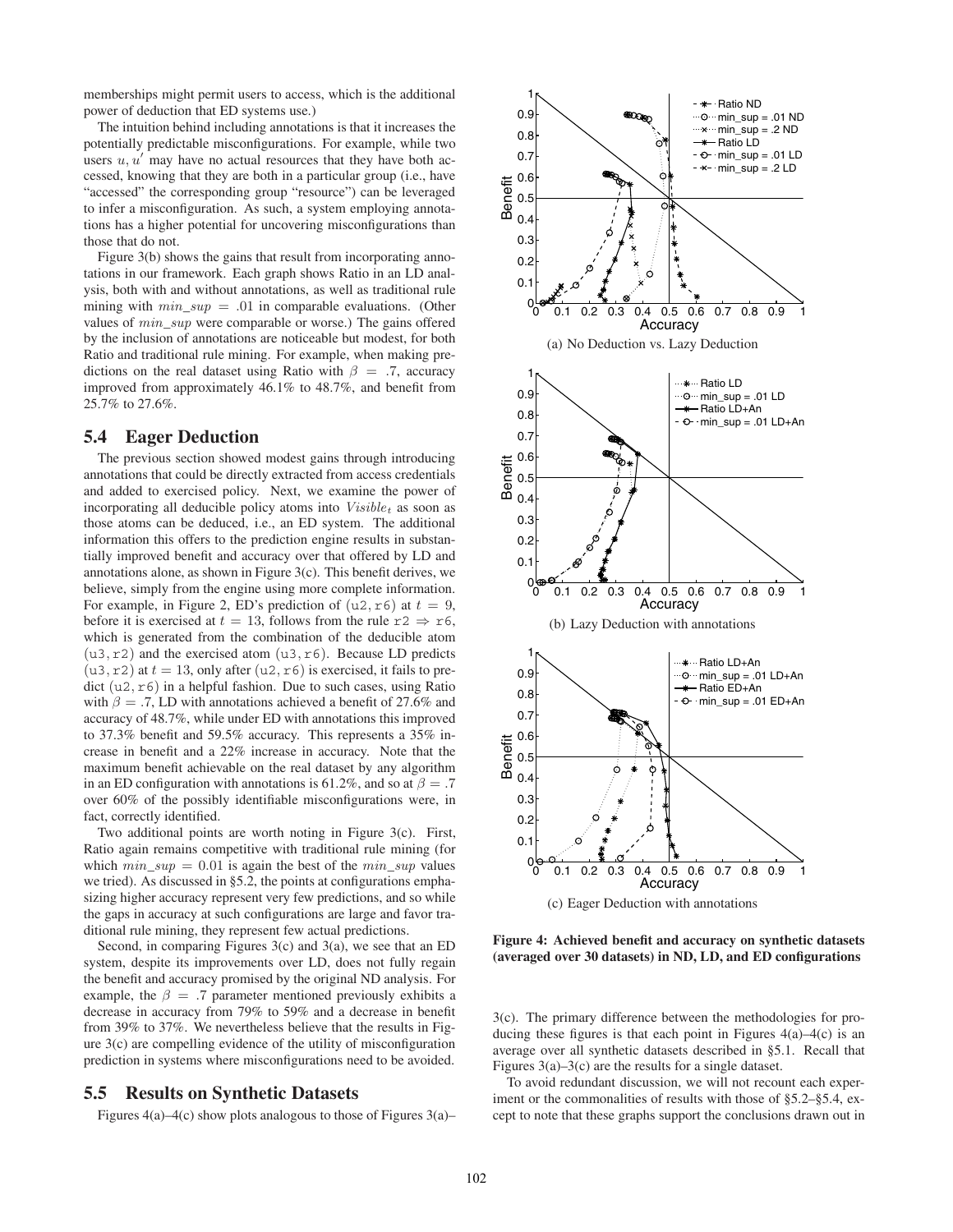§5.7. That said, the results of Figures 4(a)–4(c) appear to support our decision to evaluate on both real and synthetic datasets. As we conjectured, the real dataset yields results different from those obtained on the synthetic datasets. Evaluating on both yields a better understanding of how the different approaches perform in a range of settings that we believe to be realistic. For example, including annotations increased benefit more significantly in the synthetic datasets (Figure 4(b)) when parameters were tuned to maximize benefit, owing to additional predictions that annotations allowed to be uncovered. However, accuracy was worse on average in the synthetic datasets, particularly when tuned to maximize accuracy. Again, though, due to the few predictions made in these cases, the significance of this difference is unclear.

As previously mentioned, to cover a large range of parameter settings and enable us to report averages of many runs, we focused our evaluation on smaller datasets to produce Figures 4(a)–4(c). We also experimented with larger datasets to a degree and, interestingly, found the achieved benefit and accuracy tended to increase with the size of the dataset. For example, at  $\beta = .9$  and 15% density, the benefit and accuracy increased by ∼ 23% as the datasets grew from 50 users and resources to 250 users and resources. However, because these results were based on fewer datasets, we naturally must have less confidence in these results.

As discussed in §5.1, synthetic datasets also permit us to evaluate the impact of chaff (direct delegations) on misconfiguration prediction. Figure 5 shows the average benefit and accuracy achieved by different techniques on synthetic datasets with 0% and 10% chaff, versus the 5% chaff represented in the datasets in Figure 4. Each test was done using Eager Deduction with annotations. Generally these results suggest that Ratio is at least as robust to increasing chaff as traditional rule-mining methods, and perhaps is more so. Of course, by increasing the percentage of (random) chaff in the dataset, identifying any policy misconfigurations with association rule mining becomes increasingly difficult and, in the limit, untenable with any technique.

#### **5.6 Enforcing the Target Ratio**

Recall that the primary motivation for the Ratio algorithm is to ensure that  $\frac{Benefit}{Accuracy} \approx \beta$  for a given  $\beta$ . To examine the extent to which Ratio succeeds at accomplishing this, we show in Figure 6 the values of (*Accuracy*, *Benefit*) at the end of each evaluation of misconfiguration prediction, for both real and synthetic datasets and for the parameter values we considered. Figure 6(a) shows that Ratio is able to provide predictable ratio values for all of our datasets, while traditional rule-mining (Figure 6(b)) provides no such predictability. So, an administrator using Ratio can confidently set  $\beta$  at the birth of the system and achieve a long-term performance that will satisfy the chosen  $\beta$ . It is worth noting that in our real dataset, where  $Exercised_t \subset Intended$  at the final time  $t$ , the finishing points still exhibit the behavior sought by the Ratio algorithm.

### **5.7 Discussion**

The evaluation in §5.2–§5.6 yields several high-level conclusions. First, our framework, which allows a more realistic evaluation of misconfiguration identification, reveals that previously reported results overestimated the effectiveness of misconfiguration identification for some realistic settings (§5.2). Second, much of this apparent loss can be regained through allowing the inference algorithm access to policy annotations and deducible policy (§5.3– §5.4). With these enhancements, the measured benefit of misconfiguration identification is substantial (Figure 3(c)). Third, our algorithm succeeds in maintaining the desired ratio between benefit



**Figure 5: Effects of increased chaff on misconfiguration prediction on synthetic datasets**

and accuracy for all our datasets (§5.6). While evaluation on our synthetic datasets (§5.5) illustrates some differences in achieved benefit and accuracy versus the real dataset, both types of datasets support these three conclusions.

### **6. CONCLUSION**

Policy misconfigurations that interfere with legitimate accesses impede the usability (and thus security) of access-control systems. Fortunately, accesses in a system often exhibit patterns that are indicative of intended policy, and access logs can be leveraged to identify policy misconfigurations before they cause harm.

In this paper, we improve the state of the art in identifying such misconfigurations in two ways. First, we provide a new method by which administrators can strike a desired balance between benefit (which measures how many misconfigurations are detected) and accuracy (which measures false positives in such detection), and we show empirically that this method is effective. Second, we develop a new methodology for evaluating and deploying misconfigurationdetection systems, and we apply this methodology to several misconfiguration algorithms on both a real dataset and a collection of synthetic datasets. Our methodology allows previous results in misconfiguration detection to be interpreted more realistically, revealing some potential flaws in earlier analyses. Our methodology also shows that by harnessing data available in most practical access-